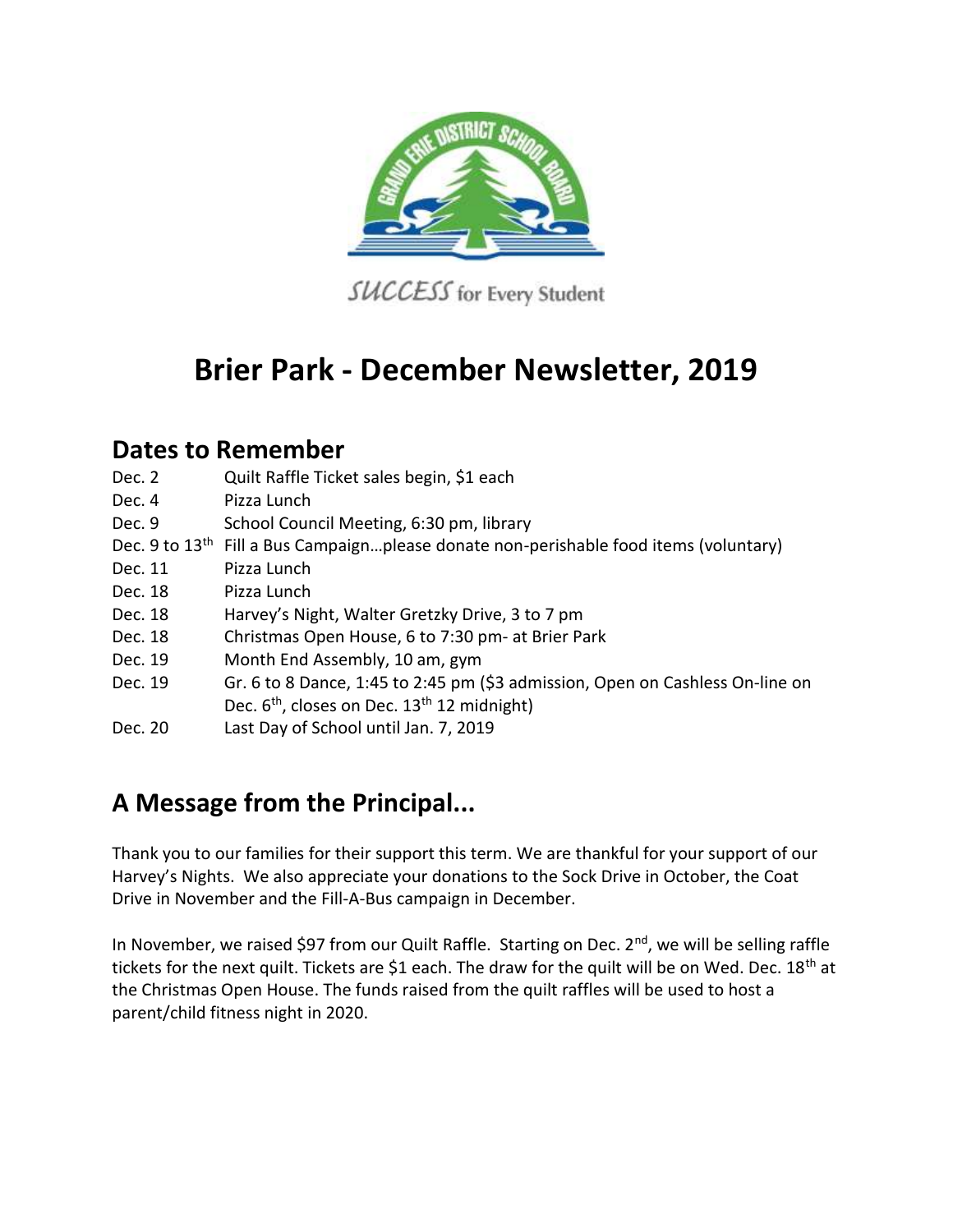

As well, our November Spirit Day raised \$135 for Strong Start. Thank you to all for your contributions. We have volunteers working with our students in grades one and two helping them with their reading skills using the Strong Start program.

I want to thank Ms. McGein for coaching the junior volleyball team, Mr. Neeb for coaching the intermediate boys' volleyball team, Mrs. Cowan for coaching the intermediate girls' volleyball team, Mrs. Dietrich and Mrs. Martyniuk for organizing and co-ordinating Strong Start, our School Council for organizing our Pizza Lunches, our Coffee Fundraiser, our Harvey's Nights and our Christmas Wrapping Schedule, to Mrs. Halabecki for organizing our Coat Drive, and Mrs. Vanka and Mrs. Coulis for organizing our Fill-A-Bus. We also acknowledge Mr. and Mrs. Rogelstad, Mrs. Hillier, Mrs. English, Mrs. Naylor, Mrs. Potruff and Mrs. Crump for their help with the Snack Program. If I have missed anyone, I do apologize.

A quick note about graduation and using Central Baptist Church…last year there were some family members smoking on the sidewalk or in the parking lot of the church during the grad ceremony. Smoking/Vaping isn't permitted on any public property and the church has asked us to insure families know the policy prior to June. If a person is smoking/vaping on their property this June, we will not be able to rent the church for 2021's grad ceremony. Thank you for your co-operation with this matter.